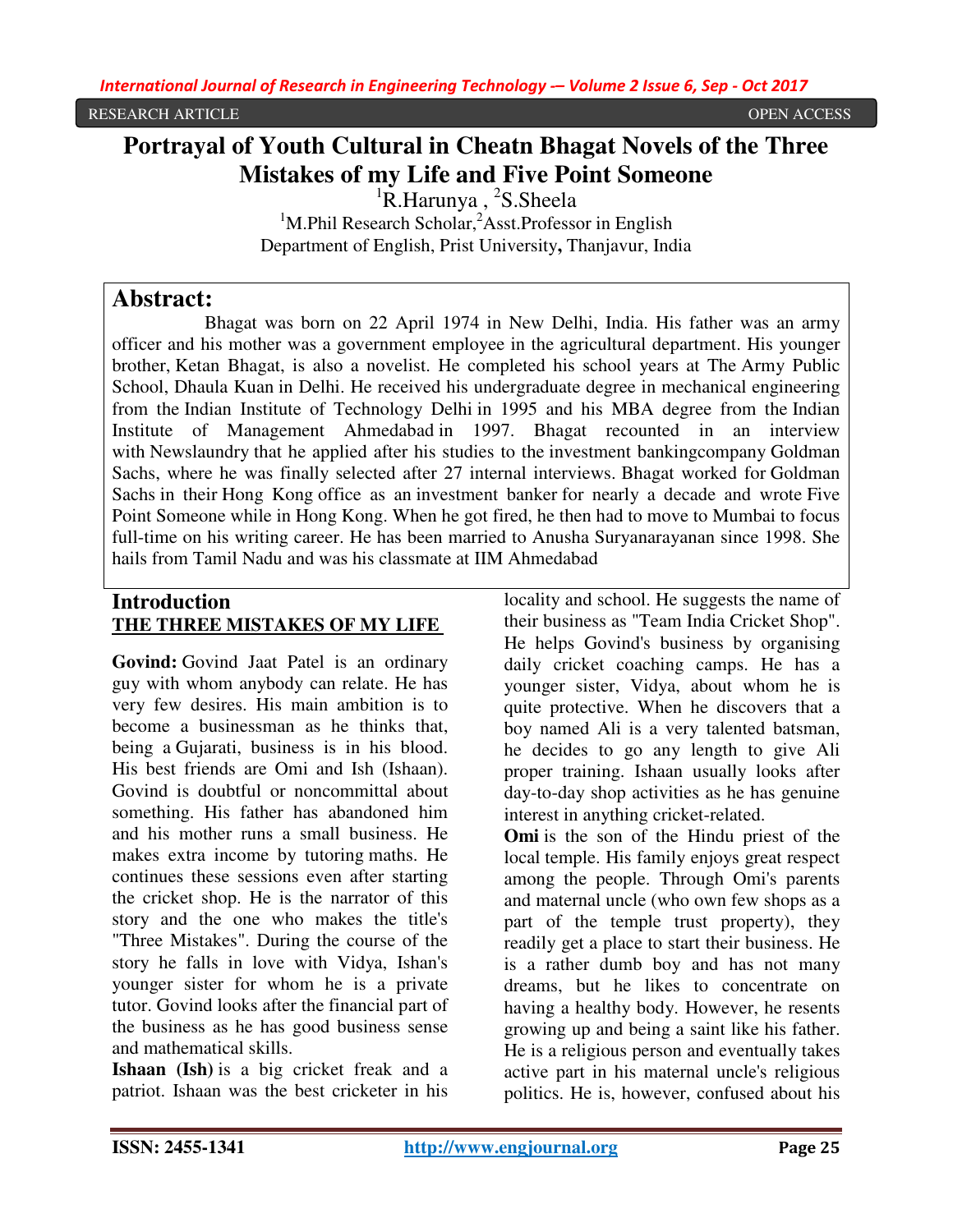religious views which are mainly influenced by Bittoo Mama.

**Vidya** is Ishan's younger sister. She is a rebel at heart and dreams to break free from the constraints of a typical middle-class family and society, to go to Mumbai, do a course in PR and become independent. She, however, despises maths which is required for her medical entrance exams. Hence, Ish asks Govind to take her mathematics tuition. In between their tuition they fall in love which is kept a secret.

**Ali** is one of the students in Ish's coaching classes and a great batsman because of a rare gift of nature. However, he doesn't play much cricket as he gets tired after three or four balls; he enjoys playing marbles. He is a Muslim and respects Ish like a Guru. He, like Ishaan, is patriotic at heart. He denies the offer of Australian scholarship and wants to play on the Indian side.

**Bittoo Mama** is the maternal uncle of Omi. Mama runs the trust of the temple and agrees to rent the place to the three friends for the cricket shop. He is an active member of a Hindupolitical party. He follows the preachings of Parekh-ji, a political-cumspiritual leader and has complete faith in him. He has locked his horns with Ali's father who belongs to the Secular Party. He has a son, Dhiraj. Mama is not fond of Govind as he is an agnostic. He is the main antagonist of the story.

**Govind's mom** wants her son to pursue a degree in Engineering. She runs a homemade food business. She cares about Govind a lot and supports him well through his hardships and struggles.

**Ali's father:** He is a devout Muslim and works for a secular party. He is a very kindhearted person who wants Ali to take his education seriously despite his mediocre financial condition. He treats the three friends very well when they go to visit Ali in his house. Overall he is a good person.

**Fred Li:** He is an Australian Cricket Team member and a fast bowler. He invites the three friends and Ali to Sydney when they travel to Goa to see India-Australia One Day International and meet him in the stands. He spots talent in Ali and wants to help him getting a chance to be trained in his academy in Australia. Loosely based on Brett Lee.

# **The Three Mistakes**

- 1. Govind had paid a huge amount for buying a shop in Navrangpura shopping mall even though his friends tried to stop him. The mall later got destroyed due to 2001 Gujarat earthquakes .
- 2. He fell in love with and had physical intimacy (sexual relationship) with Vidya, Ish's sister
- 3. He waited a split second and dived too late to save Ali because of his own selfishness. Ali's wrist was destroyed.

Critics across the country were not too impressed with the book and some even suggested that it was not as good as his previous work. The public reception was good and The 3 Mistakes of My Life sold a lot of copies in the first few weeks.

# **FIVE POINT SOMEONE**

The book is narrated by Hari, with some small passages by his friends Ryan and Alok, as well as a letter by Hari's girlfriend Neha Cherian. It deals with the lives of the 3 friends, whose elation on making it to one of the best engineering colleges in India is quickly deflated by the rigor and monotony of the academic work. Most of the book deals with the numerous attempts by the trio to cope with and/or beat the system as well as Hari's fling with Neha who just happens to be the daughter of Prof. Cherian, the domineering head of the Mechanical Engineering Department of their college. It takes some dark turns every now and then, especially when it comes to the families of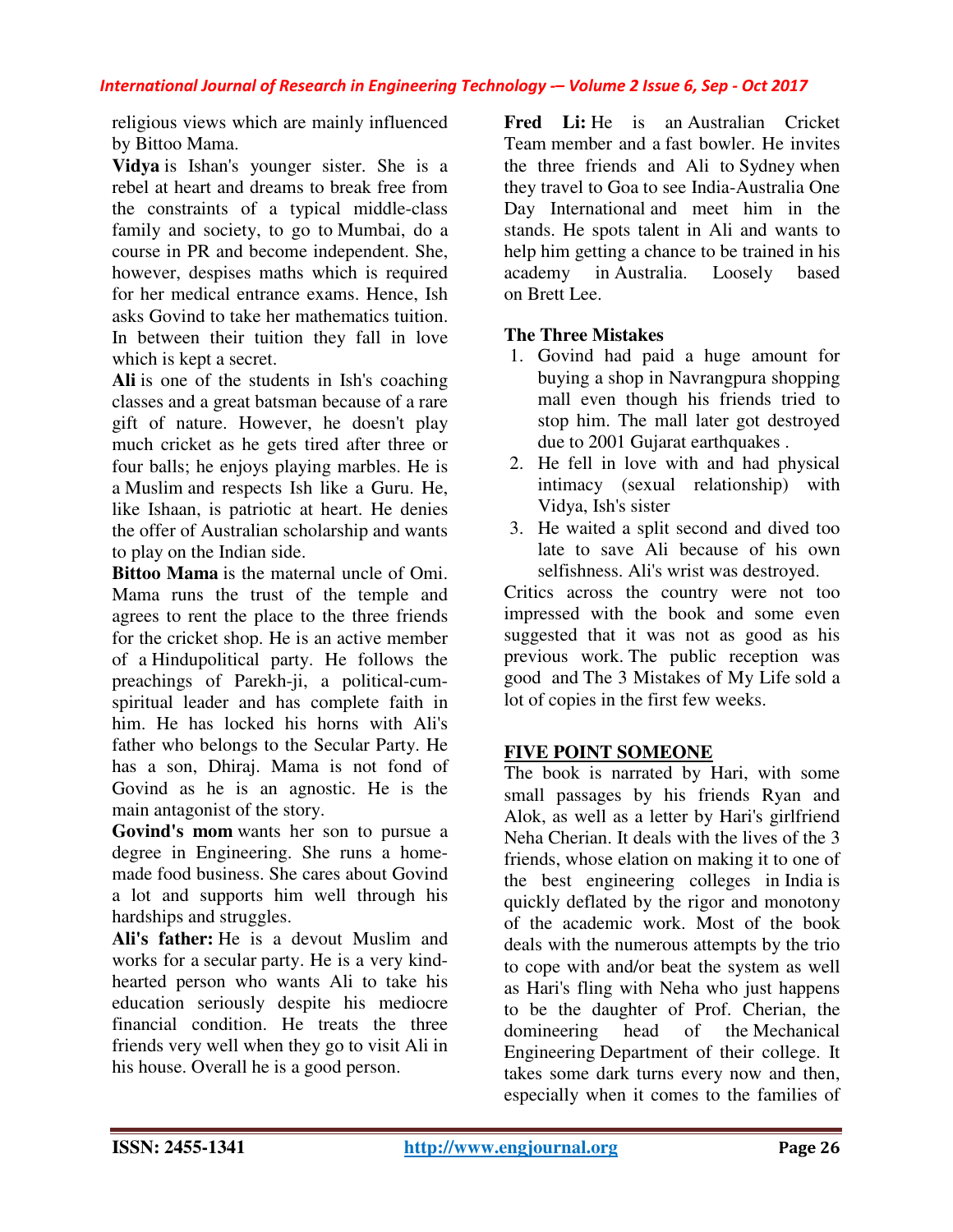the protagonists. Most of the action, however, takes place inside the campus as the boys, led by the ever creative Ryan, frequently lamenting how the internationally lauded IIT system has stifled their creativity by forcing them to value grades more than anything else. Uninspiring teaching and numerous assignments add to their woes, though the boys do find a sympathizer in Prof. Veera, the new fluid mechanics professor. This book was made into two films, 3 Idiots in Hindi and Nanban in Tamil. The names of the characters and their attributes were changed. Also, both the films were not full adaptations of the books, as many of the scenes from the book, including the climax, were changed in the films.

- Ryan Oberoi: Ranchoddas Shamaldas Chanchad (Rancho) aka Phunsukh Wangdu (played by Aamir Khan (Hindi))/Panchavan Parivendan (Pari) aka Kosaksi Pasupugazh (played by Vijay (Tamil)), – A young, energetic and supposedly wealthy college going student who is passionate about engineering. Though Rancho wants to be an engineer, he leans more towards inventing rather than seeking for a job in an MNC unlike his other college-mates. According to him, one's profession should be something he or she loves doing, irrespective of how much it pays. He also keeps stating throughout the film that one should run after excellence, not after success. Rancho also believes in the concept of "All Is Well", in which people should focus on the present and live it as it is, instead of worrying over the future. There are many significant differences between the Ryan and Rancho characters, both in their background and attitudes.
	- Hari Kumar : Farhan Qureshi (played by Madhavan (Hindi))/Venkat

Ramakrishnan (played by Srikanth (Tamil)) – The narrator of the story, a young college going student who loves wildlife photography, but is being forced by his parents to become an engineer. Hari's background (as acknowledged in one chapter of the book) was not elaborated upon. However, Hari seemed to be autobiographical and the "Krish" character in Chetan Bhagat's 2 States (who apparently continues on from the Hari character) would provide greater details about Hari's background.

- Alok Gupta : Raju Rastogi (played by Sharman Joshi (Hindi))/Sevarkodi Senthil (played by Jiiva (Tamil))  $- A$ young and insecure college going student who isn't confident enough to deal with problems in life all by himself and always relies on God. Raju's only mission in life is to pull his family out of poverty, improve their economic status and get his elder sister married. This character is very similar to the one in the book.
- Prof. Cherian : Viru Sahastrabuddhe (Virus) (played by Boman Irani (Hindi))/Virumaandi Santhanam (played by Sathyaraj (Tamil)) – A hugely competitive, efficient, strict and disciplined man who has been running the Imperial College of Engineering (Ideal Engineering College in Tamil) for the last three decades. He believes that life is a race, the ones who are not efficient about work and time get crushed. He sneers at Rancho's concept of studying for knowledge rather than marks and constantly spars with him and his friends due to this. He is known as "Virus" among the students. Virus has a greater role at the college when compared to Prof. Cherian.
	- Neha Cherian : Pia Sahastrabuddhe (played by Kareena Kapoor (Hindi))/Ria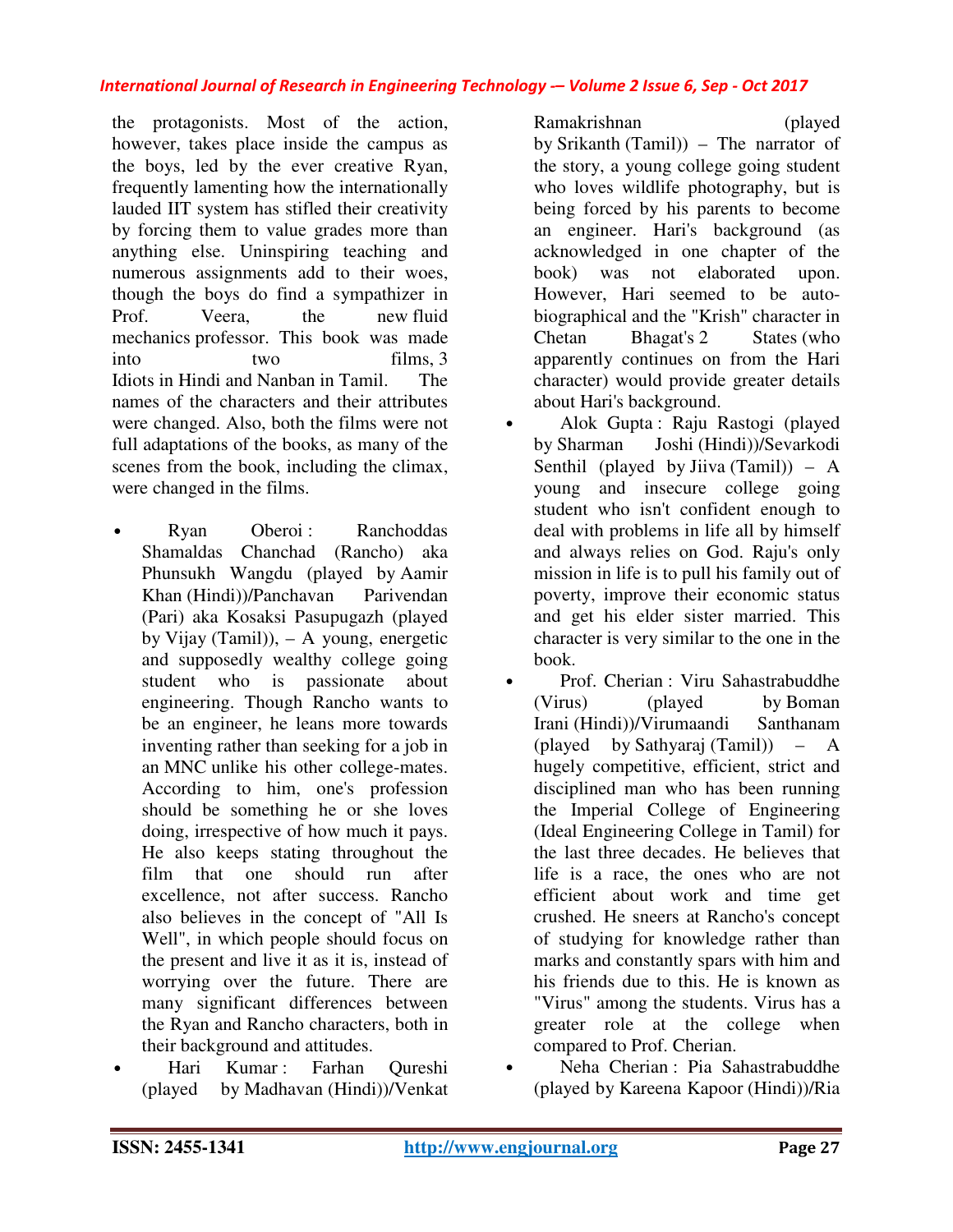Santhanam (played by Ileana D'Cruz (Tamil)) – A young, beautiful, eccentric doctor, daughter of Viru Sahastrabuddhe and Rancho's love interest. This character is a complete departure from the book, because in the book, she was Hari's girlfriend. Also while Pia and Rancho finally end up together, Neha and Hari leave each other due to Hari's job.

• Venkat : Chatur Ramalingam (played by Omi Vaidya in Hindi)/Srivatsan (played by Sathyan in Tamil) – A competitive and studious South Indian college student (NRI student in Tamil) who believes rote learning is the only way to excellence and also believes that there is no time for creativity and innovation in the turbulent and competitive race of life. Venkat has a small role in the book, while Chatur is

one of the major characters in the movie. Following the success of 3 Idiots in East Asian markets such as China and Hong Kong, the producer Vidhu Vinod Chopra has announced that Hong Kong film star Stephen Chow(known for comedy films such as Shaolin Soccer and Kung Fu Hustle) will be producing a Chinese remake of the film. Chopra also announced that there are plans for a Hollywoodremake, and is in talks with three different American studios interested in remaking the film. Chopra also stated that there is an Italian film studio too interested in remaking the film.

#### **Characters**

### **Hari Kumar**

Hari Kumar is the narrator of the story. While he talks about others a lot he doesn't really talk about himself. Hari lacks confidence and is very bad at vivas. He is dating Neha Cherian, daughter of Professor Cherian. He isn't very attractive and is a 'loser' like Alok.

# **Ryan Oberoi**

He is rich, creative and likes original ideas (like Professor Veera). He cares a lot for his friends and claims not to love his parents, even though he hints he misses them every now and then.

# **Alok Gupta**

He is a 'cry baby', fat and a loser as claimed by his friend Ryan. His family is poor and he is in IIT for them. His sister is not getting married as he does not have enough dowry to give the groom's family. In the start of the story he dislikes Ryan as he is always having fun and not studying but, after he comes back after breaking friendship with Ryan and Hari, his perspective about Ryan changes. Alok is played by Sharman Joshi in the movie 3 Idiots and by Jiiva in Nanban.

# **Conclusion:**

Thus, the novel finally puts lot of emphasis on oft-quoted phrase'Human Resource Development' which is one of the objectives of technical institutes. The technical institutes should develop the technical skills, key competencies and enhance the organisational performance of an individual. A resourceful and skilled employee can enliven the achievement of an organisation where he or she is a part and for these the technical institutes should motivate the budding technocrats to think beyond the textbooks.

Chetan was and is serious about his passion for writing. He knew there were thousands of people waiting for his magical combo of words, drama and stories. He left his job and dedicated his life for writing good books for the public. So, that is the kind of earnestness and responsibility he had towards writing. When you have such passion and dedication to your writing and your readers, success will be inevitable. He tried this technique with the first two books